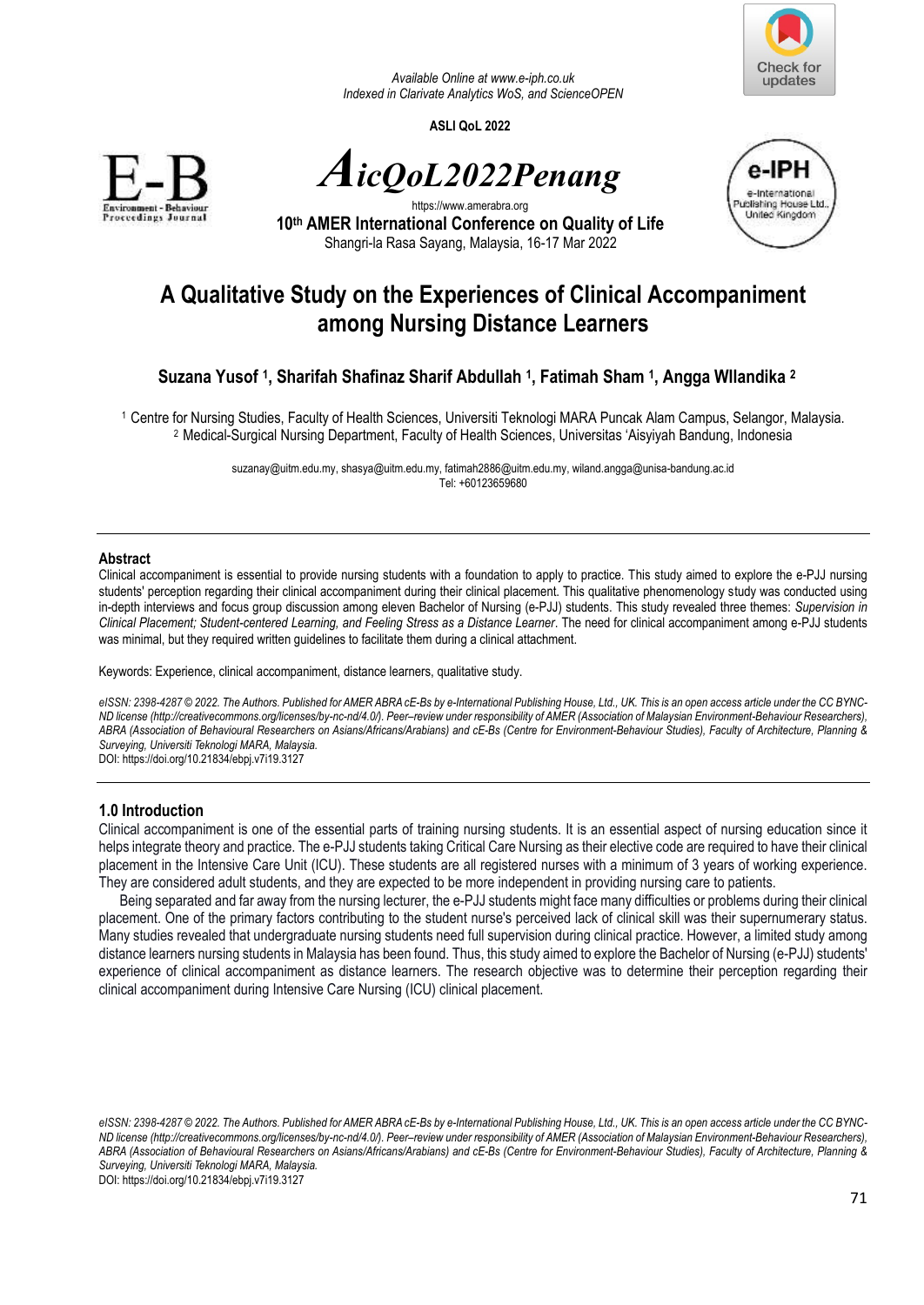#### **2.0 Literature Review**

#### **Nursing Students' Experiences of Clinical Accompaniment during ICU Placement**

Intensive care education is expensive and time-consuming as it produces students who have the skills standards and high boxes are on par with what is expected by the health staff and the students themselves. To ensure that the students are at par and able to deal with the health care process, the standards set are essential and must be observed by all parties. The students involved with critical care training are made up of graduate students undergoing training in expertise. Through more structured supervision and comprehensive comments, the supervisors' improved credentials benefited the students' learning (Irene Sommer et al., 2020).

Typically, trainees are exposed to the actual situation in intensive care in a state where they have a minimal preparation rate. It puts pressure on the students other than posing a high risk for managing patient safety at dangerous levels. The low inventory has resulted in the focus on teaching and teaching resources for the equipment itself.

Students' social contacts in the learning process were limited by distance education (Langegård, Kiani, Nielsen, *et al.,* (2021). In distance education, teacher and student are separated by a distance of place or time (Moore & Kearsley, 1996). The students are separated from other students, and the learning resources are the norm for regular college students. Physical distance should be supported by a communication medium that will facilitate information delivery and access to reference materials and even provide an adequate opportunity and good interaction between teachers and students.

Several studies showed that clinical practice during the ongoing learning process is essential to ensure a successful learning process (Papp et al., 2003 & Seacomb, 2008). For example, Holmström and Larsson (2005) say that although 40% of the course content consists of practical training, nursing students still need more theoretical courses and focus on practical training. Some studies also emphasize the importance of clinical placement to be a real nurse. For example, Anderson and Kiger (2008) show that this placement is essential in helping to prepare students to serve as registered practitioners, for example, in learning the care management process, enhancing their knowledge and experience.

#### **3.0 Methodology**

This study was carried out using a Phenomenology Qualitative Study Design, which allows for a deep understanding of a phenomenon by exploring it from those who have experienced it (Teherani et al., 2015). The interpretive phenomenological research design was used to explore, describe and interpret the meaning of the critical care nursing students' experiences with clinical accompaniment in e-PJJ. The phenomenological approach used in this study aligns with Heidegger's interpretive approach.

This study was conducted through in-depth interviews and focus group discussions among eleven (11) students in year three at the Faculty of Health Sciences, UiTM Puncak Alam Campus. A semi-structured question was used in this study as an interview guide. The session began with the researchers briefly introducing themselves and briefly explaining the interview's objective. Then the open-ended plus probing questions were asked to initiate the conversation until data was saturated. Data reach saturation within a narrow range of interviews (9 to 17) or focus group discussions (4 to 8), particularly those with relatively homogenous study populations and narrowly defined objectives (Monique Hennink & Bonnie, 2021). Further exploration focused on the main topic, such as their experiences regarding clinical accompaniment and challenges during clinical placement in the ICU.

The recorded interviews were transcribed verbatim manually using thematic analysis. The process involved repetitive reading and careful line-by-line analysis of the manuscripts. First, each sentence was coded; then, similar codes were grouped to be the emergent themes with similar messages. We continued the process until there were no newer themes discovered. Discussions were done between team members over any disagreement on the themes or content. The final read of the articles was done to ensure that the theme represented the participants' general information. The interview stopped at the 11th participant as data was already saturated. Table 1 shows the coding used in this study.

|                 | Table 1: Coding of the Study |
|-----------------|------------------------------|
| Code            | Explanation                  |
| P1              | Participant 1                |
| P <sub>2</sub>  | Participant 2                |
| P3              | Participant 3                |
| P4              | Participant 4                |
| P5              | Participant 5                |
| P6              | Participant 6                |
| P7              | Participant 7                |
| P8              | Participant 8                |
| P9              | Participant 9                |
| P <sub>10</sub> | Participant 10               |
| P11             | Participant 11               |

*(Source: Study Sampling)*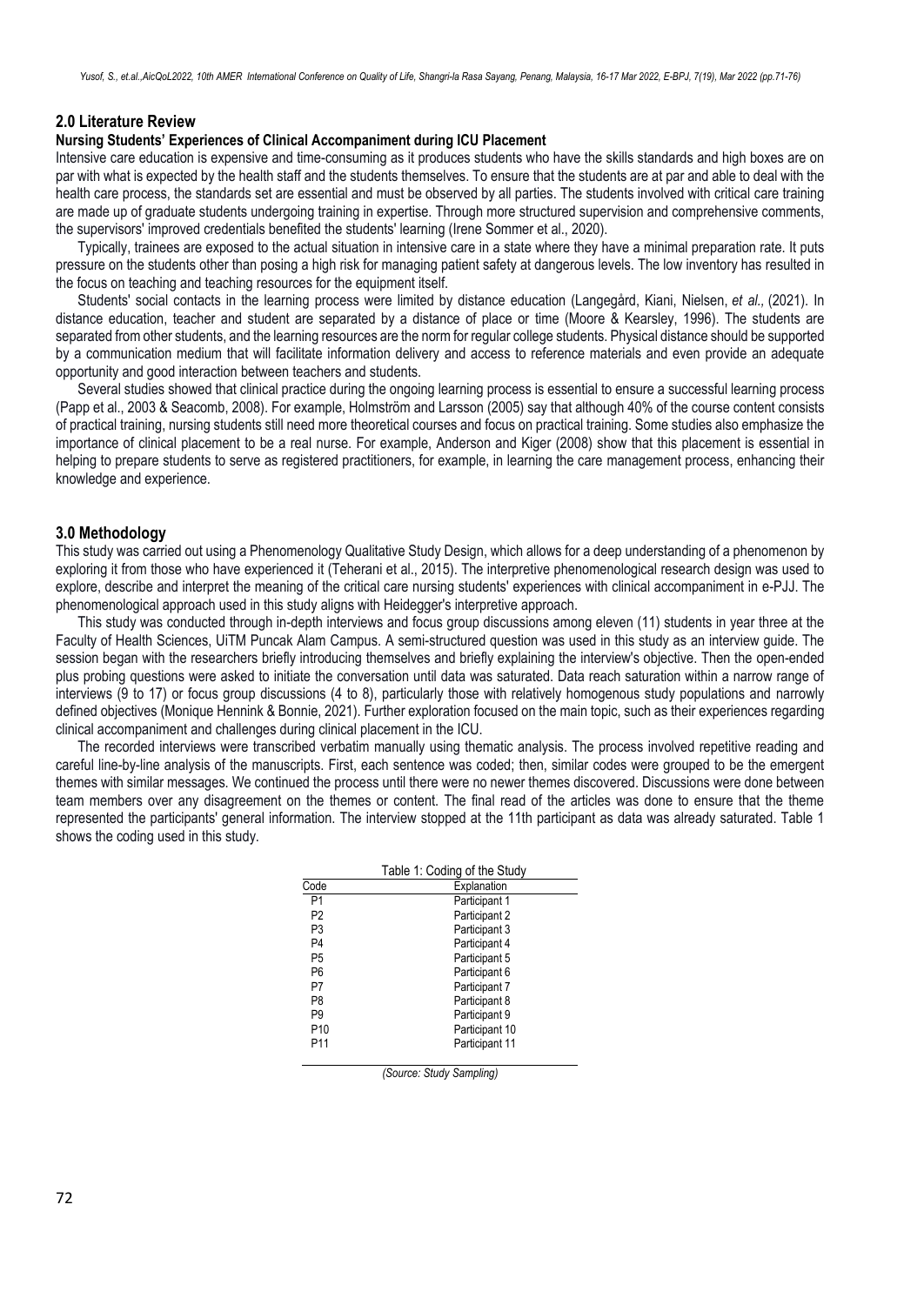#### **4.0 Findings**

Eleven female students participated in this study. All of them are married, except two of them are still single. They are all registered nurses with working experience ranging from 5 to 20 years. Most of them are working in ICU and CCU as staff nurses. Three themes and subthemes emerged from the analyses, as shown in Table 2. The results will be further explained in the discussion section.

|                                          | Table 2. Themes and Subthemes                                                                            |  |
|------------------------------------------|----------------------------------------------------------------------------------------------------------|--|
| Themes                                   | Subthemes                                                                                                |  |
| 1. Supervision in Clinical Placement.    | - Minimal supervision need during clinical placement.                                                    |  |
| 2. Student-centered Learning.            | - Lecturer's support in facilitating the students.<br>- Students' personal and professional development. |  |
| 3. Feeling Stress as a Distance Learner. | - Coping with stress.                                                                                    |  |
|                                          | (Source: Study Interview)                                                                                |  |

## **5.0 Discussion**

#### **5.1 Theme 1: Supervision in Clinical Placement**

Supervision in the clinical placement area is crucial to ensure students integrate theory and practice into competent nursing care for the clients. Bernard and Goodyear (1998) defined *supervision* as an intervention provided by a senior member of a profession to a junior member or members of that same profession. Thus, this can be applied to supervising nursing during their clinical placement.

Nursing students need to be supervised in the clinical area to ensure they practice procedures with safe and competent skills. However, as e-PJJ nursing students, being registered nurses with ICU post-basics gave them the advantage of being independent compared to those full-time students who still do not have working experience and are unregistered as staff nurses. Therefore, the e-PJJ nursing students have some autonomy to perform procedures during clinical practice. Unfortunately, though, their supernumerary status as students sometimes resulted in some difficulties being there without clinical accompaniment by clinical staff.

#### **5.1.1 Subtheme 1: Minimal Supervision Need during Clinical Placement**

The participants need minimal guidance from ward sisters and senior staff nurses in the clinical field. They believed that they were mature enough to be in the clinical area even without direct supervision from CI. It is proved by this statement from the participants in Figure 1:

"They knew that I work in CCU, so we were given opportunity to in charge patient, and we have to do all what they are doing". (P1)

"I do have post basic in ICU, so I guess our experience in clinical practice is not a problem". (P3)

"but we are as e-PJJ students, we do not have CI, so I referred to the ward sister. Because if anything concerning the clinical practice, I would ask her". (P3)

Figure 1: Quotation from participants *(Source: Study Interview)*

Based on our understanding, from all the statements made by the participants, she revealed that the e-PJJ nursing students could be in the clinical practice area without direct supervision from the lecturer or even CI as they are all staff nurses who have been working for quite some time in their working place. So, they do not need to be supervised directly as the unregistered nursing students do. The e-PJJ students are all adults who are assumed to be independent and self-directed learners. They can take responsibility for identifying what they wish to learn, and they have some self-concept in their minds that need to be sharpened by the guidance of the lecturer's learning facilitator. According to Novotny (2000), critical-care nursing students have a changed perspective from postponed knowledge to immediate application, and they are interested in how the knowledge can be applied to clinical practices.

The participants claimed they need a person they can talk to or discuss when they face some problems or issues regarding clinical assignments or report writing. In addition, they need someone to facilitate them in doing the given tasks by the respective lecturers. Contrary, the research results were done by Mntambo (2009) revealed that the participant (student nurses) in the study needed supervision during their practice in clinical settings to acquire the necessary knowledge and competence to become competent professional nurses. However, the participants claimed that they were insufficiently supervised during clinical supervision when required to perform procedures on patients.

#### **5.2 Theme 2: Student-Centered Learning**

Student-centred learning is accepted as one of the teaching and learning process approaches. According to Collins and O'Brien (2003), as cited by Froyd and Simpson (n.d), this learning model places the student (learner) in the centre of the learning process. The instructor provides students with opportunities to learn independently and from one another and coaches those in the skills they need to do so effectively.

In the e-PJJ mode of study, the effectiveness of clinical accompaniment is direct to the extent to which the lecturer can empower students and meet the clinical outcomes. Adult learners should be the key player in their own study needs in the student-centred learning process. The students should be given some authority over their study system. Brown et al. (2005) and Barret (2007) highlighted that the role of the lecturer in the regulation and students is unclear and not uniform. The lecturer's role is to facilitate the learning process, but the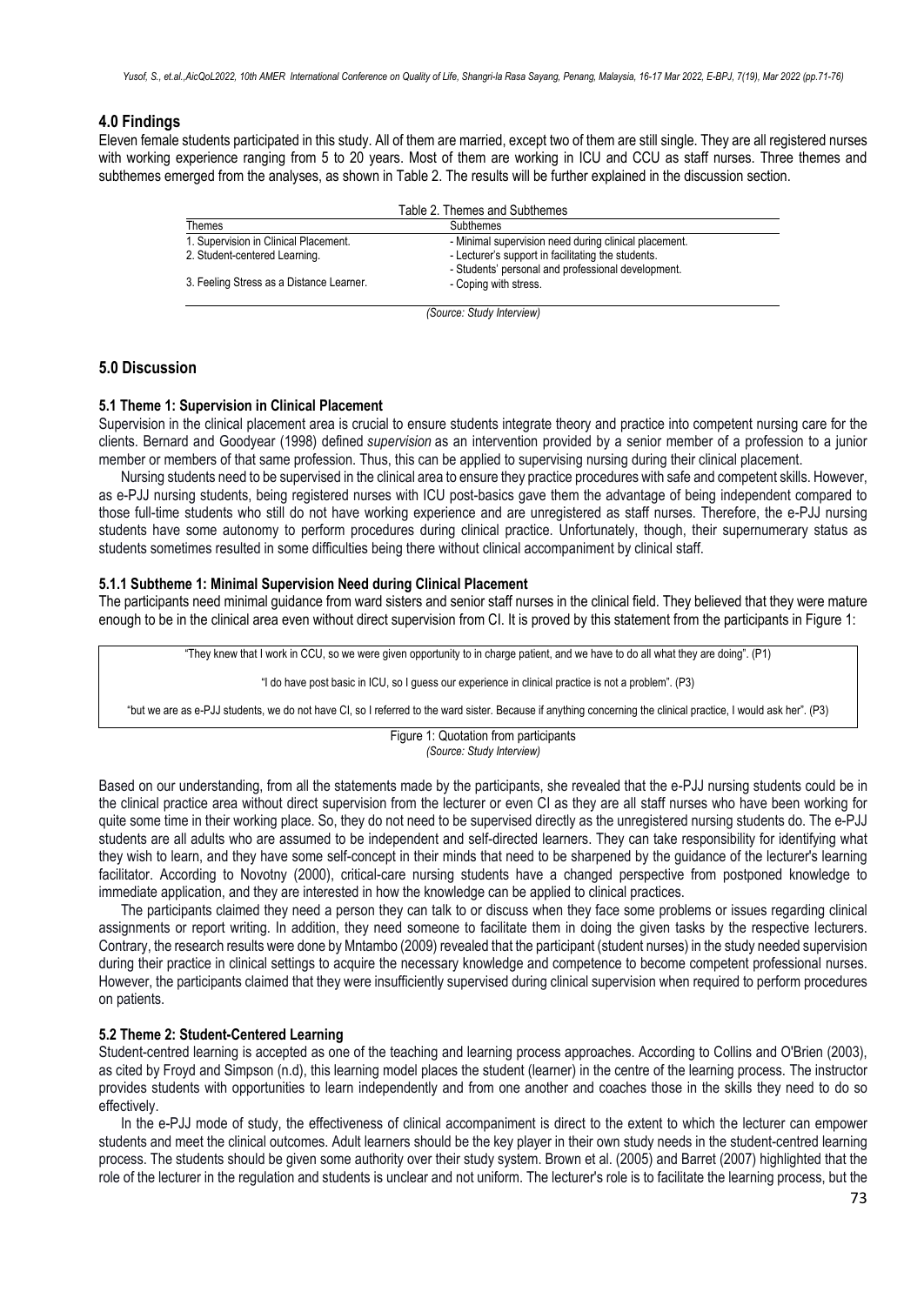main engine to make it work is the students themselves. To ensure that the students understand and are familiar with what they need to go through and are expected to do, the lecturers need to fulfil their roles in facilitating the students throughout the study period.

#### **5.2.1 Subtheme 1: Lecturer's Support in Facilitating the Students**

Lecturer's support is essential in running the e-PJJ program. The lecturer must show their commitment to facilitating students' learning process. The respective lecturer should provide feedback regarding students' performances to show their commitment. So, the students could improve their work from the specific comments and suggestions given by the lecturer. According to Nurtjahja and Lahur (2002), concerning written feedback, 76% of student-respondents preferred to have feedback that identified the exact errors and also provided suggestions, while only a few of them (17.7%) preferred to have a general comment. The student-respondents claimed that sometimes the general comment does not work effectively as often they do not know what the lecturers are asking for or trying to explain (Nurtjahja & Lahur, 2002). By identifying detailed errors and providing suggestions, they will be able to figure out their mistakes and improve the quality of their assessments in the future.

This study revealed that particular lecturers gave less student input and feedback. Some lecturers gave group work or initiated online discussions but were slow in giving responses or feedback to the students. The participants also expressed that they need to know lecturers' feedback on their group work, presentation, or written assignments. Levy et al. (2009) stated that adult learners value feedback as one of the components used to evaluate their progress. Students who do not meet the standard should be guided, whereas, for students who meet or exceed the standard, the lecturer should praise them (Levy et al., 2009). Lecturers should guide and nurture students to the highest ability that they can be. The participants expressed their feeling of disappointment, as shown in Figure 2.

"We have covered all topics in syllabus during presentations. The lecturer has to give some guidance. We were wondering whether we have presented the right thing". (P7) "Like us, we teach ourselves, we have presented the topic that what we need to cover. Also, we learned from our friends. But we have not received any comment to tell that what else that we need to know regarding the topics" (P5) "Yes. Sometimes the feedback response was late. For instance, when I replied the online discussion, the next week then I got the feedback. I need immediate feedback but I have to wait". (P4) "We understand that lecturer is busy. But sometimes we need the lecturer involvement in our discussion. (P5) Figure 2: Quotation from participants

*(Source: Study Interview)*

The students in this study expressed that they need guidance and support from the lecturers to ensure they are on the right study track. Reilly and Oerman (2000) mentioned that to lead learners to self-directed learning, the lecturer must be supportive enough to encourage independence and self-reliance in the learning process. The students then experienced personal and professional development throughout the learning process as they became more mature as time passed by.

#### **5.2.2 Subtheme 2: Students' Personal and Professional Development**

Nursing students' personal and professional development is essential to prepare them for future leadership. The students who participated in this study stated that the e-PJJ nursing program indirectly groomed their personal and professional development. Therefore, the lecturer should continuously monitor students' development throughout the study time. The participants self-reflected revealed that they have improved English, increased knowledge, and self-confidence. The report of the students is displayed in Figure 3.

"For me, I improved much in English language. In term of management I felt confident as I read and write in English. Before this, I haven't read English book, since I joined UiTM I have to read". (P3)

"For me, maybe English language also [laughed]. Because the exam was in English. Previously in UKM was dwilanguage and we can choose. But now fully English. Even in the ward we have to use English during conversation". (P4)

"I improved in self-confident. Especially during presentation, I felt nervous but we have learned how to overcome that situation. So I have got that improvement".

(P7)

Figure 3: Quotation from participants *(Source: Study Interview)*

According to Ayu Rita and Nadia Dalila (2008), English can have a debilitating effect and influence students' adaptation to the target environment and, ultimately, their educational goals. There is also agreement that anxiety is related to performance (Balachandran & Skully, 2004; Tobias & Everson, 1997) and that anxiety has been shown to have a debilitating effect on learning and achievement.

 Based on our observation during the interview session, the participant giggled and laughed when they said they had improved in English. The students might felt embarrassed when they talked and revealed the truth about themselves. Based on the study by Ayu Rita and Nadhia Dalila (2008), feeling shy, nervous, or panicky also contributes to one of the causes of speaking English anxiety among students. Most participants admitted that their knowledge level increased since they joined the e-PJJ nursing program. However, becoming a quality nurse requires more mastery of knowledge. According to Benner et al. (2010), the process of transformation into professional nursing is applying the knowledge into evidence-based practice.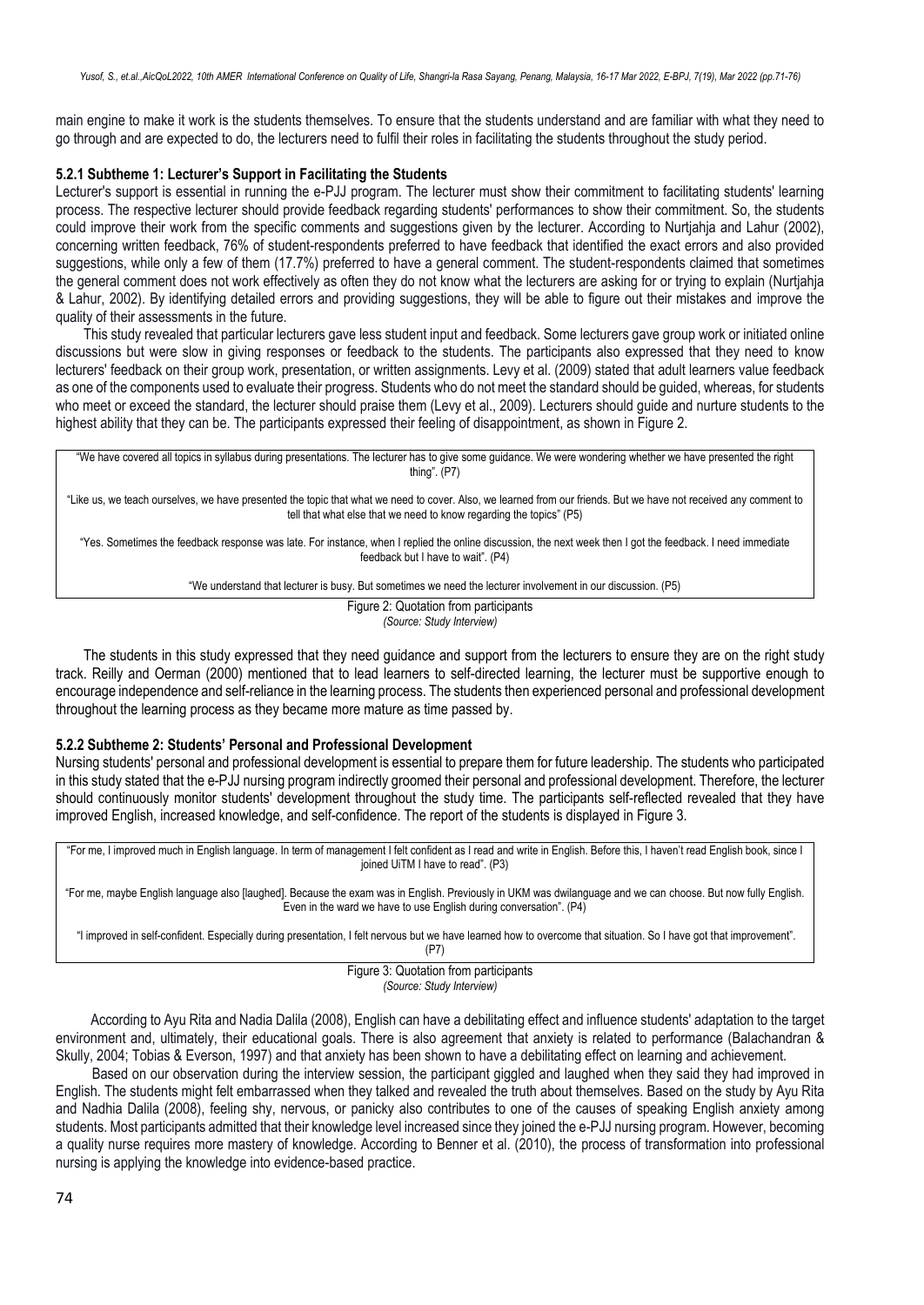When the students have mastered the English language competently and increased their knowledge level, they indirectly increase self-confidence. Increased self-confidence and empowerment are related to improved motivation for learning and a better outlook on a situation (Bradbury-Jones et al., 2011). When students have a higher sense of self-confidence about their skills, they are more likely to think of them as necessary in nursing care and have an increased commitment to using them (Clark, Owen & Tholcken, 2004). These three elements become the strength of undergraduate e-PJJ students to enhance their personality and professionalism as nurses. Then they become role models for the rest of the nursing community to pursue their studies and, at the same time, improve the quality of nursing care.

#### **5.3 Theme 3: Feeling Stress as a Distance Learner**

Nursing is known as a stressful profession. Nurses who further study in e-PJJ may have increased stress levels due to all the academic and clinical workload. What more if they have a family commitment. Floyd (2010) found that training for a career in the nursing profession is associated with significant demands, such as learning large amounts of new knowledge, various assessments, and the burden of human life responsibility. The participant gave these statements during in-depth interviews:

"The reason of tired. Your brain is tired. Yes, by clinical posting, how to write the portfolio, with the family, like I cannot cope anymore". (P5) "You know, because I worked in ICU for management reasons, I have done staff rostering, I have 153 staff. I have to make the roster alone. So, it is without doubt every week I have to do roster. Some more, I have to do the assignments". (P3)

"As for me, aa, it was stressful, because when we practical and wanted to start writing, what am I going to write? To do assignments was very stressful right, it's stress". (P9)

> Figure 4: Quotation from participants regarding feeling stress as a distance learner *(Source: Study Interview)*

The students' main stressors are no leisure time with family and self with the overwhelming burden. According to the participants, with all assignments, portfolio, presentation, work, and family responsibilities, most of the time, they felt burnout. They need to manage time appropriately to run everything smoothly without conflict. However, they could not have done that without their spouse's and immediate family's support. According to Schuemer (1993), which is cited by Gottschalk (1993), many older distance-education students have jobs and families. Therefore, they must coordinate the different areas of their lives which influence each other, their families, jobs, spare time, and studies.

### **5.3.1 Subtheme: Coping with stress**

Coping with stress is one of the proactive approaches to preventing distress. An individual's coping ability is an inherent quality that may influence an individual's response to stress. Ramkumar et al. (2011) explained that individuals might vary in response to the same stress. Therefore, the coping ability of an individual may influence the stress response.

The study by Ramkumar et al. (2011) found that females tend to have a poorer coping ability to perceive stress. Compounded by the higher level of perceived stress, 22 females may be more prone to morbidities as a result of Stress. Thus, an individual's coping ability becomes very important in responding to stress. The participants of this study are all female. The results may be that almost every student reported being stressed with their study. However, according to them, they can still cope with Stress by doing some activities to reduce stress. Examples of students coping with stress as displayed in Figure 5.

"Yes! I love to go for holidays. I want to take leave and bring my family for vacation when I am done. This motivates me to continue my works". ( P5)

"my style is, I often go for window shopping [laugh]. Walking around and then go back home. At night, I will sleep early and wake up early. It works. (P4)

Figure 5: Quotation from participants regarding coping with stress *(Source: Study Interview)*

## **6.0 Conclusion & Recommendations**

This project explored perception regarding clinical accompaniment during ICU clinical placement among nursing distance learners. We found that the e-PJJ nursing students need minimal clinical accompaniment during their clinical placement in the ICU as they are all registered nurses. The limitation of this study, it was conducted only among female students as no male students were available during the data collection period. If there were male participants in this study, the researcher would conduct different focus interviews, and the results could be compared with the female participants. It is recommended that a sizeable mix-method study be conducted in other nursing institutions among both genders to explore any different perceptions between male and female students. Also, the guidelines should be developed to facilitate students during clinical placement.

## **Acknowledgement**

We thank all the participants and all individual who involved in this study direct or indirectly.